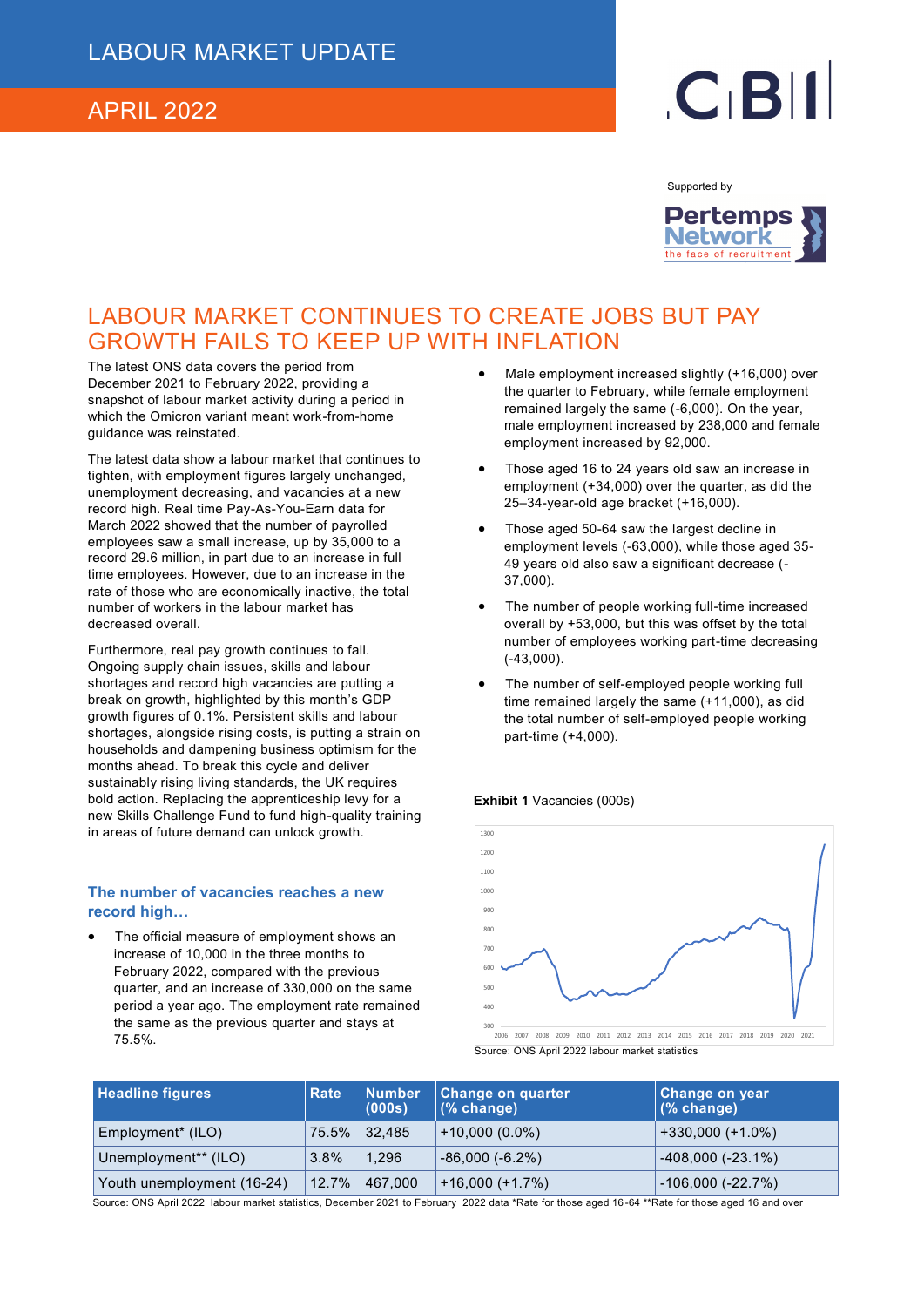**Exhibit 2** Employment vs actual weekly hours worked (millions)



Source: ONS April 2022 labour market statistics

- Pay-As-You-Earn (PAYE) data show that the number of payrolled employees has increased once again by 35,000 and is now at a record high at 29.6 million.
- In a further sign of a tightening labour demand, there were an estimated 1.28 million vacancies in the three months from January 2022 to March 2022, the smallest quarterly increase since April 2021 (+50,000), but remains a record high. This is the eighth consecutive month that the three-month vacancy average stands at over one million.
- 10 of the 18 industry sectors are showing record high vacancies, but the rate of growth in vacancy numbers continues to slow. The largest number of jobs available are in Human health and social care (216,000) and the Wholesale and Retail trade (170,000).
- The total number of hours worked increased on the quarter to 1.037 million, a 0.5% increase on the quarter and still up on the year by 4.7%.

#### **…while unemployment and redundancy rate continue to fall**

- Official data show that, in the three months to February 2022, unemployment decreased by 86,000 to stand at 1.3 million. The unemployment rate stood at 3.8%, a decrease of 0.2% points on the previous quarter. There are 408,000 fewer unemployed people than in the same period a year ago.
- Redundancies remain unchanged on the previous quarter (-3,000) and is down by 134,000 on the year. This means that the redundancy rate is at 2.7 per thousand employees, a lower rate than prepandemic levels
- The number of those who are economically inactive increased by 76,000 compared to the previous quarter, with 88,000 more people economically inactive now than the same time last year. The inactivity rate slightly increased for the fifth quarter in a row to at 21.4% - up by 0.2% points on the previous quarter. This has been driven mainly by

people who have caring responsibilities, retired or have long-term illnesses.

#### **Wage growth continues to fall behind inflation**

- Nominal regular pay growth (excl. bonuses and before adjusting for inflation) stood at 4.0% on the year in the three months to February 2022 (the less volatile three-month rolling basis), up by 0.2% points from January 2022.
- In the three months to February, nominal regular pay growth stood at 4.5% in the private sector (up by 0.3% points on January) and at 2.1% in the public sector, (down by 0.3% points on January).
- Across the different sectors, nominal annual regular pay growth was strongest in finance (+6.0% - down by 0.2% points), followed by wholesaling, retailing & hospitality (+5.6% - up by 0.6% points) and services (up +4.3% - up 0.1% points on the previous quarter). Construction (+3.0% - up by 0.6% points) and manufacturing (+2.4% - up by 0.1% points) also showed growth in nominal annual regular pay.
- Real regular pay growth (excl. bonuses and adjusting for CPIH inflation) dropped by -0.1% on the quarter (on the less volatile three-month rolling basis) – and is now at -1.0% on the year and the lowest since July 2014.
- Real regular pay for single-month changes year on



**Exhibit 3 PAYE real time data vs official employment data (millions)** 

Source: ONS April 2022 labour market statistics

year (excl. bonuses and adjusting for CPIH inflation) dropped to -1.3%, down from 0.6% in January.

#### **The regions and nations saw a mixed bag in employment levels...**

- In the three months to February 2022, employment increased in the East Midlands (+43,000), London (+35,000), the West Midlands (+26,000) and in the South East (+25,000).
- Employment remained broadly unchanged in Northern Ireland (+7,000) and the North East  $(+2,000)$ .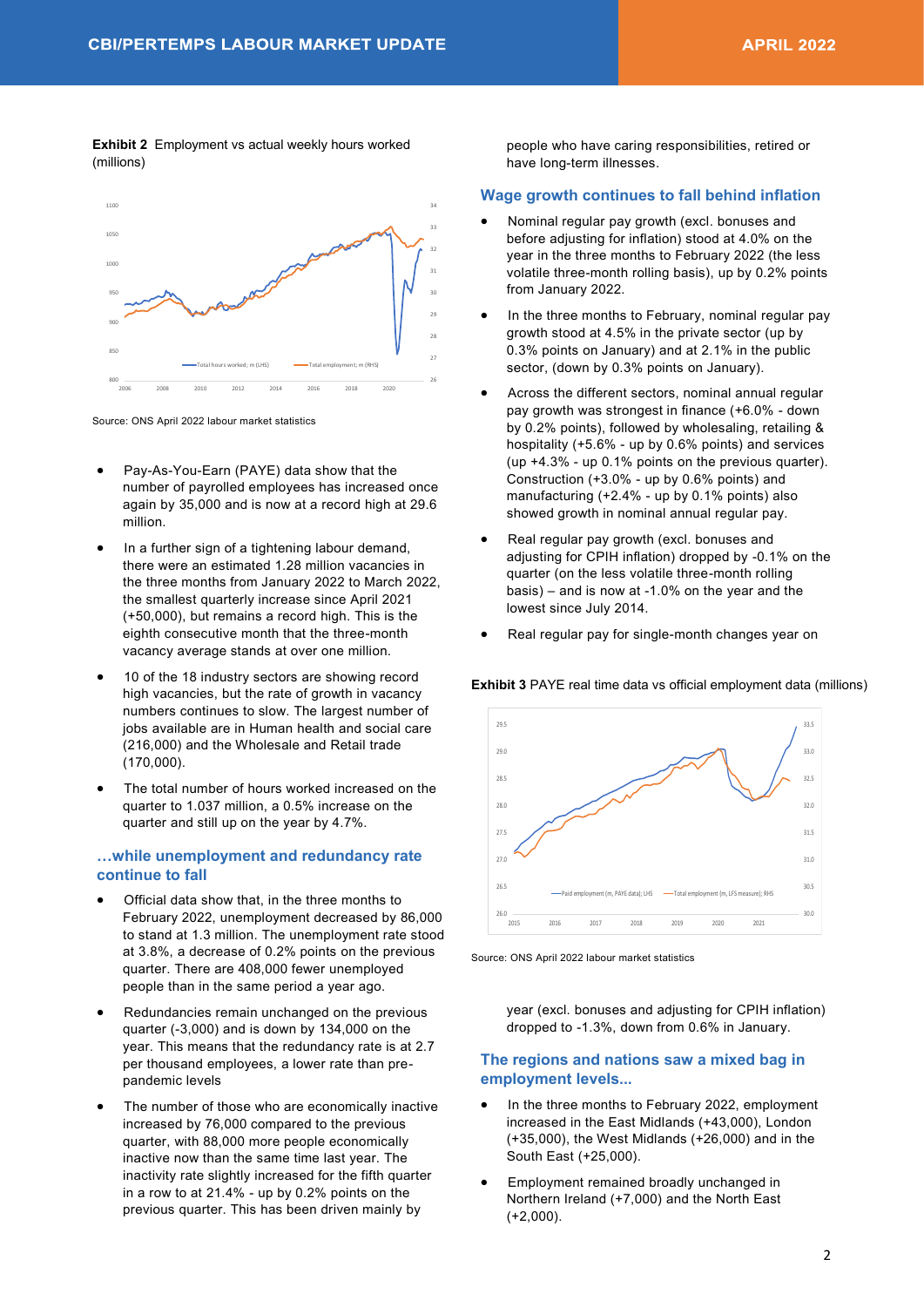**Exhibit 4** Real regular pay and nominal regular pay growth **Exhibit 6** Redundancy rate (%) (%) 3-month average



• The regions or nations that saw a drop in employment level were the East (-38,000), Yorkshire and the Humber (-23,000), the North West (-22,000), the South West (-18,000), Scotland (-16,000) and Wales (-11,000).

#### **Exhibit 5** Unemployment rate (%)



Source: ONS April 2022 labour market statistics



Source: ONS April 2022 labour market statistics

#### **…while unemployment decreased in most regions and nations**

- In the three months to February 2022, unemployment decreased in London (-39,000), the South East (- 34,000) the East Midlands (-15,000), and Wales (- 11,000) and the North West (+14,000).
- Unemployment levels remained broadly unchanged in Scotland (-3,000), the South West (-4,000), Northern Ireland (-5,000), the North East (-5,000) and Wales (- 6,000).
- Unemployment levels increased in the West Midlands (+15,000), the East (+13,000) and Yorkshire and the Humber (+11,000).

The next labour market update will be published on **17 May 2022**.